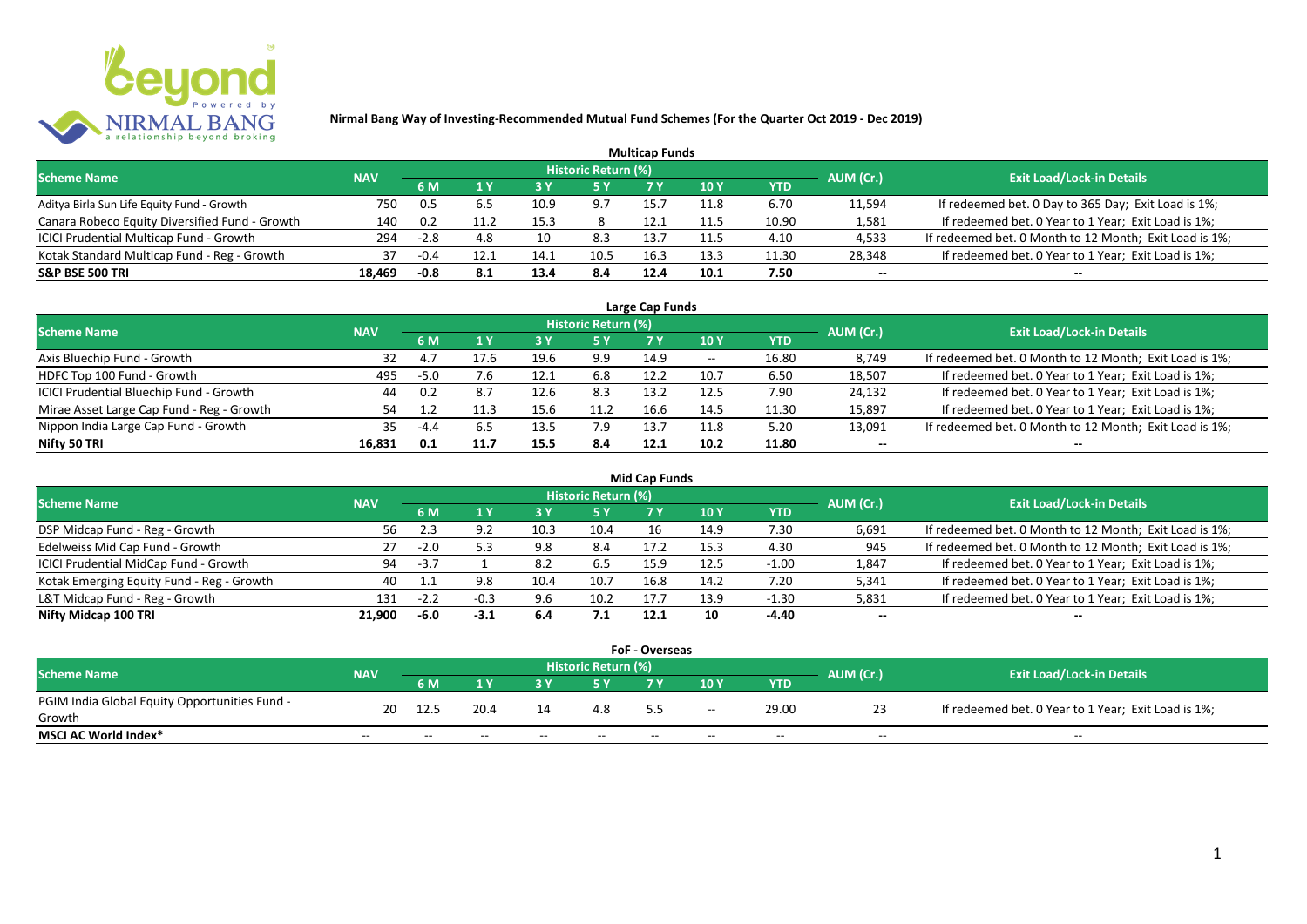

| <b>Scheme Name</b>                               | <b>NAV</b> |        |      |      | Historic Return (%) |      |      |      | AUM (Cr.) | <b>Exit Load/Lock-in Details</b>                    |
|--------------------------------------------------|------------|--------|------|------|---------------------|------|------|------|-----------|-----------------------------------------------------|
|                                                  |            |        |      |      | 5 Y                 |      |      | YTD  |           |                                                     |
| Canara Robeco Emerging Equities - Growth         | 95.        | -1.4   |      | 13.6 |                     | 19.6 | 18.5 | 6.90 | 5,235     | If redeemed bet. 0 Year to 1 Year; Exit Load is 1%; |
| Invesco India Growth Opportunities Fund - Growth | 36         |        | 10.7 | 15.6 | 10                  | 14.8 | 12.4 | 9.70 | 1,991     | If redeemed bet. 0 Year to 1 Year; Exit Load is 1%; |
| Principal Emerging Bluechip Fund - Growth        | 106        | $-0.2$ |      |      | 10.5                | 18.2 | 14.5 | 4.90 | 2,261     | If redeemed bet. 0 Year to 1 Year; Exit Load is 1%; |
| NIFTY Large Midcap 250 TRI                       | .317       | $-1.6$ |      | 12.6 | 9.2                 | 13.  | 11.2 | 4.60 | $- -$     | $-$                                                 |

| <b>Focused Funds</b>             |            |        |      |      |                            |      |            |       |           |                                                        |  |  |  |
|----------------------------------|------------|--------|------|------|----------------------------|------|------------|-------|-----------|--------------------------------------------------------|--|--|--|
| <b>Scheme Name</b>               | <b>NAV</b> |        |      |      | <b>Historic Return (%)</b> |      |            |       | AUM (Cr.) | <b>Exit Load/Lock-in Details</b>                       |  |  |  |
|                                  |            | 6 M    |      |      | 5 Y                        |      | <b>10Y</b> | YTD   |           |                                                        |  |  |  |
| Axis Focused 25 Fund - Growth    | 30         | -4.6   | 14.9 | 18.5 | 12.2                       | 15.2 | $- -$      | 13.30 | 8,800     | If redeemed bet. 0 Month to 12 Month; Exit Load is 1%; |  |  |  |
| SBI Focused Equity Fund - Growth | 152        |        | 18.1 |      |                            | 14.  |            | 14.90 | 6,125     | If redeemed bet. 0 Year to 1 Year; Exit Load is 1%;    |  |  |  |
| <b>S&amp;P BSE 500 TRI</b>       | 18.469     | $-0.8$ | 0. L | 13.4 | 8.4                        | 12.4 | 10.1       | 7.50  | $- -$     | $- -$                                                  |  |  |  |

| <b>Small Cap Funds</b>                         |            |         |        |                     |      |       |       |            |           |                                                     |  |  |  |
|------------------------------------------------|------------|---------|--------|---------------------|------|-------|-------|------------|-----------|-----------------------------------------------------|--|--|--|
| <b>Scheme Name</b>                             | <b>NAV</b> |         |        | Historic Return (%) |      |       |       |            | AUM (Cr.) | <b>Exit Load/Lock-in Details</b>                    |  |  |  |
|                                                | 6 M        |         | 1 Y    | <b>3Y</b>           | 5 Y  | 7 Y   | 10Y   | <b>YTD</b> |           |                                                     |  |  |  |
| Franklin India Smaller Companies Fund - Growth | 49         | -11.1   | -4.8   | 3.1                 | 6.3  | 16.7  | 14.6  | $-6.90$    | 7,031     | If redeemed bet. 0 Year to 1 Year; Exit Load is 1%; |  |  |  |
| HDFC Small Cap Fund - Growth                   | 38         | $-12.6$ | $-8.7$ | 9.4                 | 8.5  | 13.8  |       | $-9.90$    | 9,137     | If redeemed bet. 0 Year to 1 Year; Exit Load is 1%; |  |  |  |
| L&T Emerging Businesses Fund - Reg - Growth    | 23         | $-6.9$  | $-7.2$ | 9.1                 | 10.4 | $- -$ | $- -$ | $-8.60$    | 6,112     | If redeemed bet. 0 Year to 1 Year; Exit Load is 1%; |  |  |  |
| SBI Small Cap Fund - Growth                    | 54         |         | 8.5    | 14.2                |      |       | 17.7  | 6.50       | 2,915     | If redeemed bet. 0 Year to 1 Year; Exit Load is 1%; |  |  |  |
| Nifty Smallcap 100 TRI                         | 7.026      | $-12.1$ | $-7.7$ | 0.9                 | 2.6  | 7.7   | 6.7   | $-10.30$   | $- -$     | $- -$                                               |  |  |  |

## **ELSS Schemes (Tax Saving u/s 80-C)**

| <b>Scheme Name</b>                            | <b>NAV</b> |        |      | Historic Return (%) |        |      |                          |       | AUM (Cr.) | <b>Exit Load/Lock-in Details</b> |
|-----------------------------------------------|------------|--------|------|---------------------|--------|------|--------------------------|-------|-----------|----------------------------------|
|                                               |            | 6 M    | 1 Y  |                     | 5 Y    | 7 Y  | 10 Y                     | YTD   |           |                                  |
| Aditya Birla Sun Life Tax Relief 96 - Growth  |            |        |      | 13.3                | 10.2   | 15.  |                          | 4.60  | 9,814     | Ni                               |
| Axis Long Term Equity Fund - Growth           | 48         | 3.4    | 13.5 | 16.3                | 11.1   | 18.4 | $\overline{\phantom{a}}$ | 12.50 | 21,492    | Nil                              |
| IDFC Tax Advantage (ELSS) Fund - Reg - Growth |            | -6.0   |      | 11.9                | 8.4    | 13.7 | 12.4                     | 1.10  | 2,053     | Nil                              |
| Invesco India Tax Plan - Growth               | 53         |        |      | 13.2                | 9.4    | 15.4 | 13.7                     | 8.10  | 962       | Nil                              |
| Mirae Asset Tax Saver Fund - Reg - Growth     | 19         | $\sim$ | 13.1 | 17.7                | $  \,$ | $-$  | $\overline{\phantom{a}}$ | 12.60 | 2,671     | Nil                              |
| <b>S&amp;P BSE 200 TRI</b>                    | 5.999      | 0.0    | 9.3  | 14.2                | 8.7    | 12.7 | 10.3                     | 8.90  | $- -$     | $- -$                            |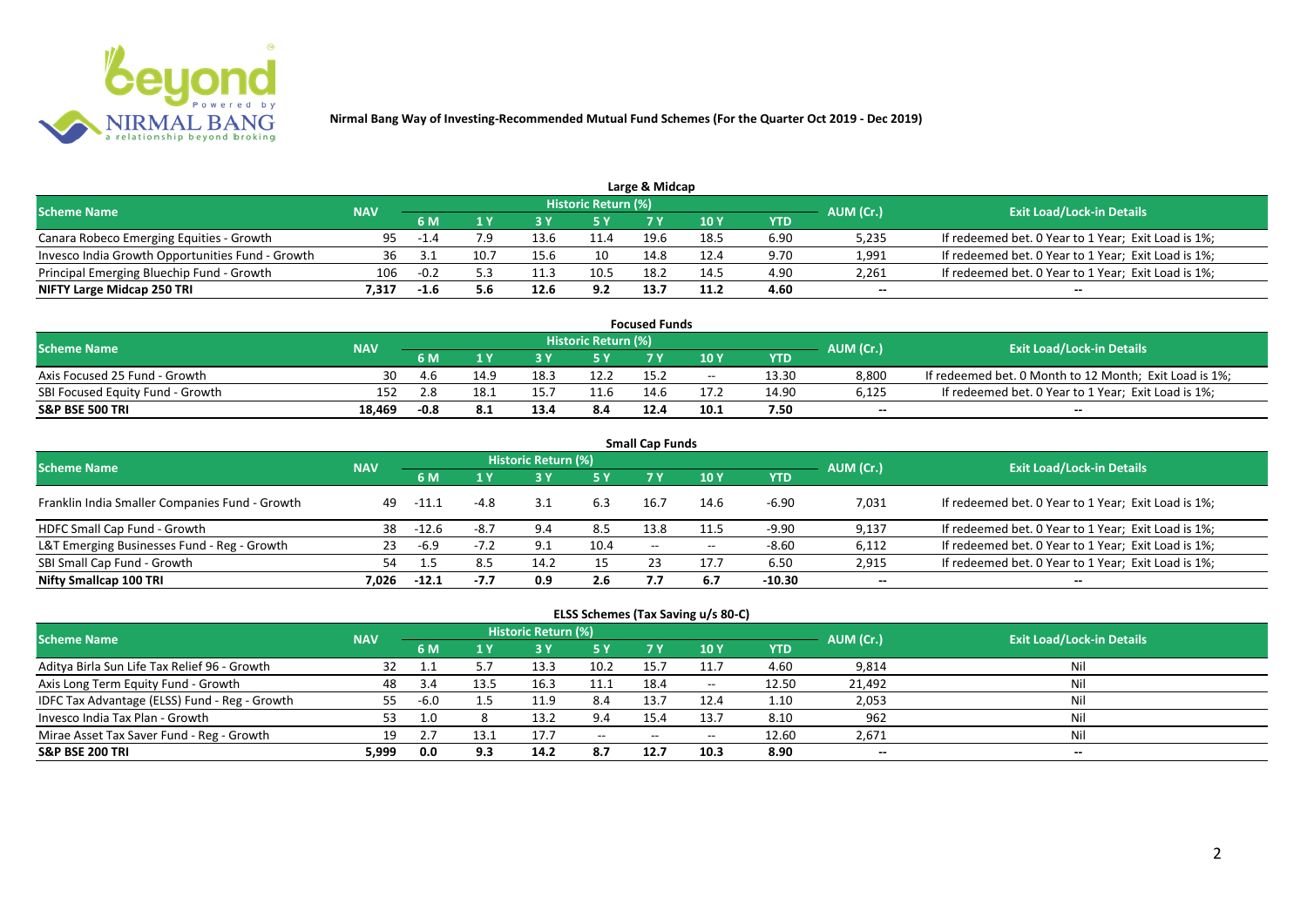

| <b>Contra/Value Fund</b>                  |            |        |     |                            |     |      |      |      |                          |                                                     |  |  |  |
|-------------------------------------------|------------|--------|-----|----------------------------|-----|------|------|------|--------------------------|-----------------------------------------------------|--|--|--|
| <b>Scheme Name</b>                        | <b>NAV</b> |        |     | <b>Historic Return (%)</b> |     |      |      |      | AUM (Cr.)                | <b>Exit Load/Lock-in Details</b>                    |  |  |  |
|                                           |            | 6 M    |     |                            | 5 Y | 7 Y  | 10Y  | YTD  |                          |                                                     |  |  |  |
| Kotak India EQ Contra Fund - Reg - Growth | 54         | 0.1    |     |                            | 8.8 | 13.1 | 10.7 | 8.80 | 875                      | If redeemed bet. 0 Year to 1 Year; Exit Load is 1%; |  |  |  |
| Invesco India Contra Fund - Growth        | 48         | $-1.7$ |     | 14.1                       | 10  | 16.1 |      | 4.60 | 4,486                    | If redeemed bet. 0 Year to 1 Year; Exit Load is 1%; |  |  |  |
| UTI Value Opportunities Fund - Growth     | 63         | 0.6    | 8.8 |                            |     | 10.1 | 10.3 | 8.00 | 4,461                    | If redeemed bet. 0 Year to 1 Year; Exit Load is 1%; |  |  |  |
| Nippon India Value Fund - Growth          | 74         | -3.4   |     | 11.4                       | 7.4 |      | 10.5 | 4.20 | 3,152                    | If redeemed bet. 0 Year to 1 Year; Exit Load is 1%; |  |  |  |
| <b>S&amp;P BSE 500 TRI</b>                | 18.469     | -0.8   | 8.1 | 13.4                       | 8.4 | 12.4 | 10.1 | 7.50 | $\overline{\phantom{a}}$ | $- -$                                               |  |  |  |

|                                                        |            |        |        |                     |       | Sector/Thematic |                          |            |           |                                                        |
|--------------------------------------------------------|------------|--------|--------|---------------------|-------|-----------------|--------------------------|------------|-----------|--------------------------------------------------------|
| <b>Scheme Name</b>                                     | <b>NAV</b> |        |        | Historic Return (%) |       |                 |                          |            | AUM (Cr.) | <b>Exit Load/Lock-in Details</b>                       |
|                                                        |            | 6 M    | 1 Y    | 73 Y                | 5 Y   |                 | 10Y                      | <b>YTD</b> |           |                                                        |
| Canara Robeco Consumer Trends Fund - Reg -             | 42         | 4.9    |        | 17.3                | 11.2  | 14.8            | 14.7                     |            | 373       |                                                        |
| Growth                                                 |            |        | 12.6   |                     |       |                 |                          | 11.80      |           | If redeemed bet. 0 Year to 1 Year; Exit Load is 1%;    |
| Mirae Asset Great Consumer Fund - Growth               | 37         | 6.0    |        | 18.2                | 11.9  | 16              | $\overline{\phantom{a}}$ | 8.40       | 931       | If redeemed bet. 0 Year to 1 Year; Exit Load is 1%;    |
| <b>ICICI Prudential Technology Fund - Growth</b>       | 56         | $-5.0$ | $-1.3$ | 13.5                | 6.2   | 16.2            | 15.8                     | $-1.10$    | 422       | If redeemed bet. 0 Day to 15 Day; Exit Load is 1%;     |
| Nippon India Pharma Fund - Growth                      | 151        | 3.9    | $-1.1$ |                     | 3.5   | 11.9            | 13.6                     | 0.80       | 2,430     | If redeemed bet. 0 Year to 1 Year; Exit Load is 1%;    |
| BNP Paribas India Consumption Fund - Reg - Growth      | 13         | -6.1   | 18.7   | $- -$               | $- -$ |                 | $- -$                    | 16.10      | 441       | If redeemed bet. 0 Month to 12 Month; Exit Load is 1%; |
| ICICI Prudential Banking and Financial Services Fund - | 69         |        | 17.2   | 17.1                | 13.5  | 17.7            | 16.4                     | 13.20      |           |                                                        |
| Retail - Growth                                        |            | $-1.0$ |        |                     |       |                 |                          |            | 3,445     | If redeemed bet. 0 Day to 15 Day; Exit Load is 1%;     |
| <b>S&amp;P BSE 500 TRI</b>                             | 18.469     | $-0.8$ | 8.1    | 13.4                | 8.4   | 12.4            | 10.1                     | 7.50       | --        | $- -$                                                  |

| <b>Dynamic Asset Allocation Funds</b>            |            |           |              |                            |                          |                          |            |            |           |                                                          |  |  |  |
|--------------------------------------------------|------------|-----------|--------------|----------------------------|--------------------------|--------------------------|------------|------------|-----------|----------------------------------------------------------|--|--|--|
| <b>Scheme Name</b>                               | <b>NAV</b> |           |              | <b>Historic Return (%)</b> |                          |                          |            |            | AUM (Cr.) | <b>Exit Load/Lock-in Details</b>                         |  |  |  |
|                                                  |            | <b>6M</b> | $\sqrt{1}$ Y |                            | 5 Y                      | <b>7Y</b>                | <b>10Y</b> | <b>YTD</b> |           |                                                          |  |  |  |
| ICICI Prudential Balanced Advantage Fund - Reg - | 38         | 3.9       | 10.9         | 10.1                       | 8.9                      | 12.1                     | 12         | 9.60       | 28,287    | If redeemed bet. 0 Year to 1 Year; Exit Load is 1%;      |  |  |  |
| Growth                                           |            |           |              |                            |                          |                          |            |            |           |                                                          |  |  |  |
| Invesco India Dynamic Equity Fund - Growth       | 30         | 2.4       | 9.3          | 11.4                       | 7.5                      |                          | 10.2       | 9.30       | 924       | If redeemed bet. 0 Month to 3 Month; Exit Load is 0.25%; |  |  |  |
| Nippon India Balanced Advantage Fund - Growth    | 93         | 0.3       | 7.8          | 11.3                       |                          | 11.4                     | 10.5       | 7.10       | 2,495     | If redeemed bet. 0 Month to 12 Month; Exit Load is 1%;   |  |  |  |
| SBI Dynamic Asset Allocation Fund - Reg - Growth | 14         |           | 4.4          | 10.5                       | $\overline{\phantom{a}}$ | $\overline{\phantom{a}}$ | $- -$      | 4.90       | 683       | If redeemed bet. 0 Month to 12 Month; Exit Load is 1%;   |  |  |  |
| NIFTY 50 Hybrid Composite Debt 65:35 Index       | 10.467     | 2.1       | 12.1         | 12.5                       | 8.6                      | 11.1                     | 9.8        | 11.60      | $- -$     | $- -$                                                    |  |  |  |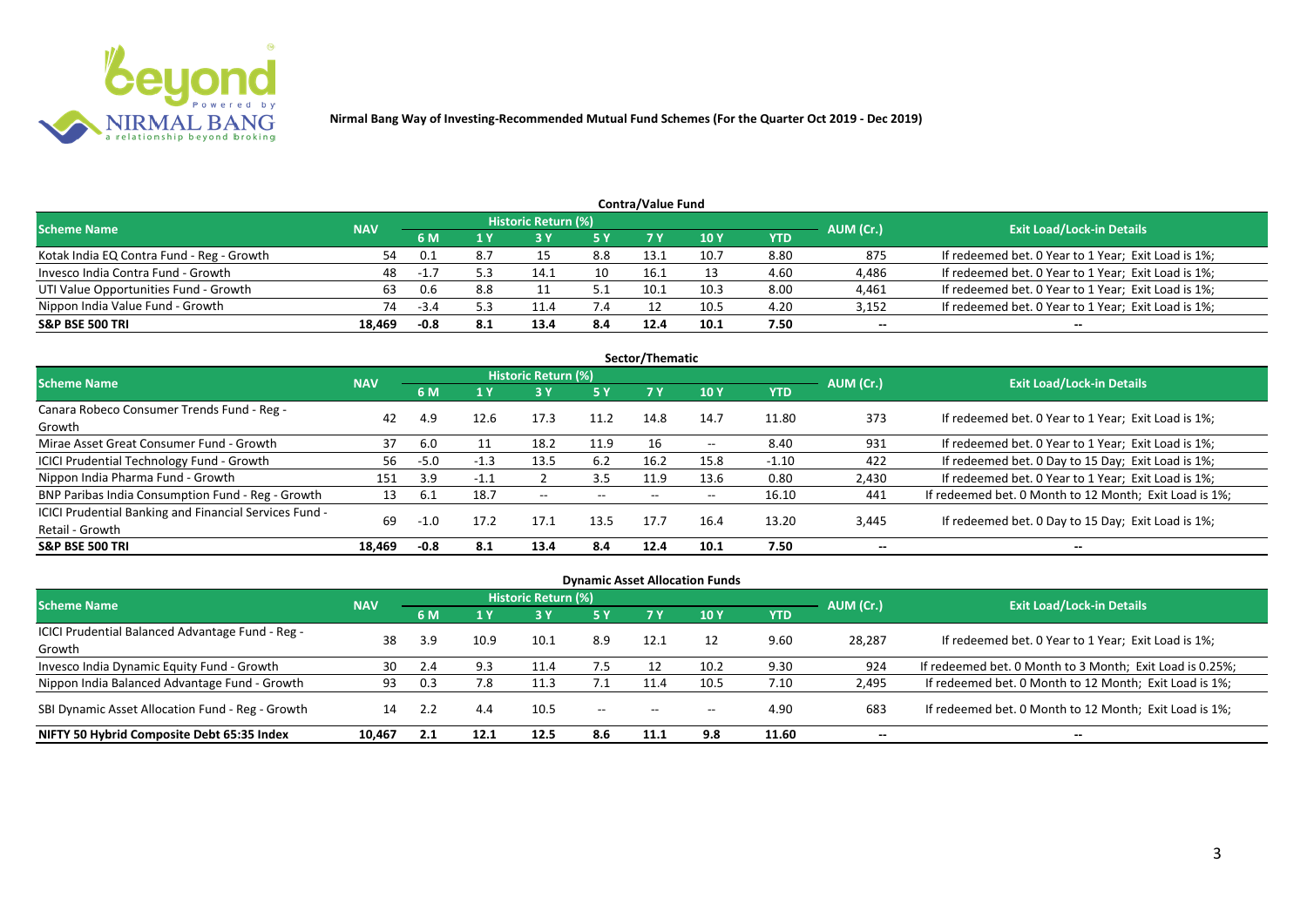

| <b>Hybrid Aggressive</b>                        |            |      |      |                            |       |                          |      |            |           |                                                        |  |  |  |
|-------------------------------------------------|------------|------|------|----------------------------|-------|--------------------------|------|------------|-----------|--------------------------------------------------------|--|--|--|
| <b>Scheme Name</b>                              | <b>NAV</b> |      |      | <b>Historic Return (%)</b> |       |                          |      |            | AUM (Cr.) | <b>Exit Load/Lock-in Details</b>                       |  |  |  |
|                                                 |            | 6 M  |      |                            | 5 Y   |                          | 10Y  | <b>YTD</b> |           |                                                        |  |  |  |
| HDFC Hybrid Equity Fund - Growth                | 55         | -1.4 | 4.2  |                            | 4.2   |                          | 8.4  | 6.30       | 21,087    | If redeemed bet. 0 Year to 1 Year; Exit Load is 1%;    |  |  |  |
| ICICI Prudential Equity & Debt Fund - Growth    | 137        | 0.0  | 8.3  | 9.6                        | 8.8   | 14.1                     | 13.3 | 7.30       | 23,950    | If redeemed bet. 0 Year to 1 Year; Exit Load is 1%;    |  |  |  |
| Mirae Asset Hybrid - Equity Fund - Reg - Growth | 16         | 1.8  | 10.9 | 12.9                       | $- -$ | $\overline{\phantom{a}}$ | --   | 10.60      | 2,809     | If redeemed bet. 0 Year to 1 Year; Exit Load is 1%;    |  |  |  |
| SBI Equity Hybrid Fund - Growth                 | 145        | 3.4  | 14.5 | 12.1                       | 10    | 14.6                     | 11.9 | 12.60      | 30,907    | If redeemed bet. 0 Month to 12 Month; Exit Load is 1%; |  |  |  |
| Canara Robeco Equity Hybrid Fund - Growth       | 166        | 1.9  | 10.9 | 11.6                       | 8.8   | 12.9                     | 12.3 | 10.50      | 2,607     | If redeemed bet. 0 Year to 1 Year; Exit Load is 1%;    |  |  |  |
| NIFTY 50 Hybrid Composite Debt 65:35 Index      | 10,467     | 2.1  | 12.1 | 12.5                       | 8.6   | 11.1                     | 9.8  | 11.60      | $- -$     | $- -$                                                  |  |  |  |

| <b>Arbitrage Fund</b>                      |            |     |   |                     |     |     |     |      |           |                                                          |  |  |  |
|--------------------------------------------|------------|-----|---|---------------------|-----|-----|-----|------|-----------|----------------------------------------------------------|--|--|--|
| <b>Scheme Name</b>                         | <b>NAV</b> |     |   | Historic Return (%) |     |     |     |      | AUM (Cr.) | <b>Exit Load/Lock-in Details</b>                         |  |  |  |
|                                            |            | l M | M | ົ M                 | 1 V |     |     | YTD  |           |                                                          |  |  |  |
| IDFC Arbitrage Fund - Reg - Growth         | 24         | 4.4 |   |                     | 6.3 | 6.2 |     | 6.40 | 10.891    | If redeemed bet. 0 Month to 1 Month; Exit Load is 0.25%; |  |  |  |
| Kotak Equity Arbitrage Fund - Reg - Growth | 28         |     |   |                     | 6.2 | 6.2 | b.1 | 6.30 | 16.198    | If redeemed bet. 0 Day to 30 Day; Exit Load is 0.25%;    |  |  |  |
| Nippon India Arbitrage Fund - Growth       |            |     |   |                     |     |     | b.∠ | 6.40 | 9,497     | If redeemed bet. 0 Month to 1 Month; Exit Load is 0.25%; |  |  |  |

|                                          |            |        |     | <b>Historic Return (%)</b> |       | <b>Equity Saver</b> |       |        |           |                                                        |
|------------------------------------------|------------|--------|-----|----------------------------|-------|---------------------|-------|--------|-----------|--------------------------------------------------------|
| <b>Scheme Name</b>                       | <b>NAV</b> |        |     |                            | 5 Y   |                     | 10Y   | YTD    | AUM (Cr.) | <b>Exit Load/Lock-in Details</b>                       |
| Axis Equity Saver Fund - Reg - Growth    | 13         |        | 8.6 | 9.2                        | $ -$  | $- -$               | $- -$ | 8.20   | 805       | If redeemed bet. 0 Month to 12 Month; Exit Load is 1%; |
| <b>HDFC Equity Savings Fund - Growth</b> |            | $-0.3$ | 5.6 | 7.4                        |       |                     | 8.9   | 5.20   | 4,732     | If redeemed bet. 0 Year to 1 Year; Exit Load is 1%;    |
| Kotak Equity Savings Fund - Reg - Growth | 15         |        | 7.8 |                            | 7.5   | $-$                 | $- -$ | 7.20   | 1,908     | If redeemed bet. 0 Year to 1 Year; Exit Load is 1%;    |
| CRISIL Hybrid 50+50 - Moderate Index*    | --         |        |     |                            | $- -$ | $- -$               | --    | $\sim$ | $- -$     | $-$                                                    |

|                                  |            |     |     |                            |     | <b>Liquid Funds</b> |                          |                 |           |                                  |
|----------------------------------|------------|-----|-----|----------------------------|-----|---------------------|--------------------------|-----------------|-----------|----------------------------------|
| <b>Scheme Name</b>               | <b>NAV</b> |     |     | <b>Historic Return (%)</b> |     |                     | <b>YTM</b>               | Avg             | AUM (Cr.) | <b>Exit Load/Lock-in Details</b> |
|                                  |            | 1 W | ' W | ιN                         | 3M  | 1 Y                 |                          | <b>Maturity</b> |           |                                  |
| Axis Liquid Fund - Growth        | 2,155      |     |     | .                          | 5.5 | 6.8                 | 5.29                     | 0.09            | 30,068    | *Ref Footnote                    |
| IDFC Cash Fund - Reg - Growth    | 2,351      |     |     |                            |     | 6.5                 | 5.13                     | 0.04            | 13,603    | *Ref Footnote                    |
| Kotak Liquid Fund - Reg - Growth | 3,932      | 4.د |     |                            | 5.4 |                     | 5.29                     | 0.11            | 26,459    | *Ref Footnote                    |
| <b>CRISIL Liquid Fund Index</b>  | $- -$      | 5.8 | 5.8 | 5.6                        | 5.9 | $-$                 | $\overline{\phantom{a}}$ | $- -$           | $- -$     | $\overline{\phantom{a}}$         |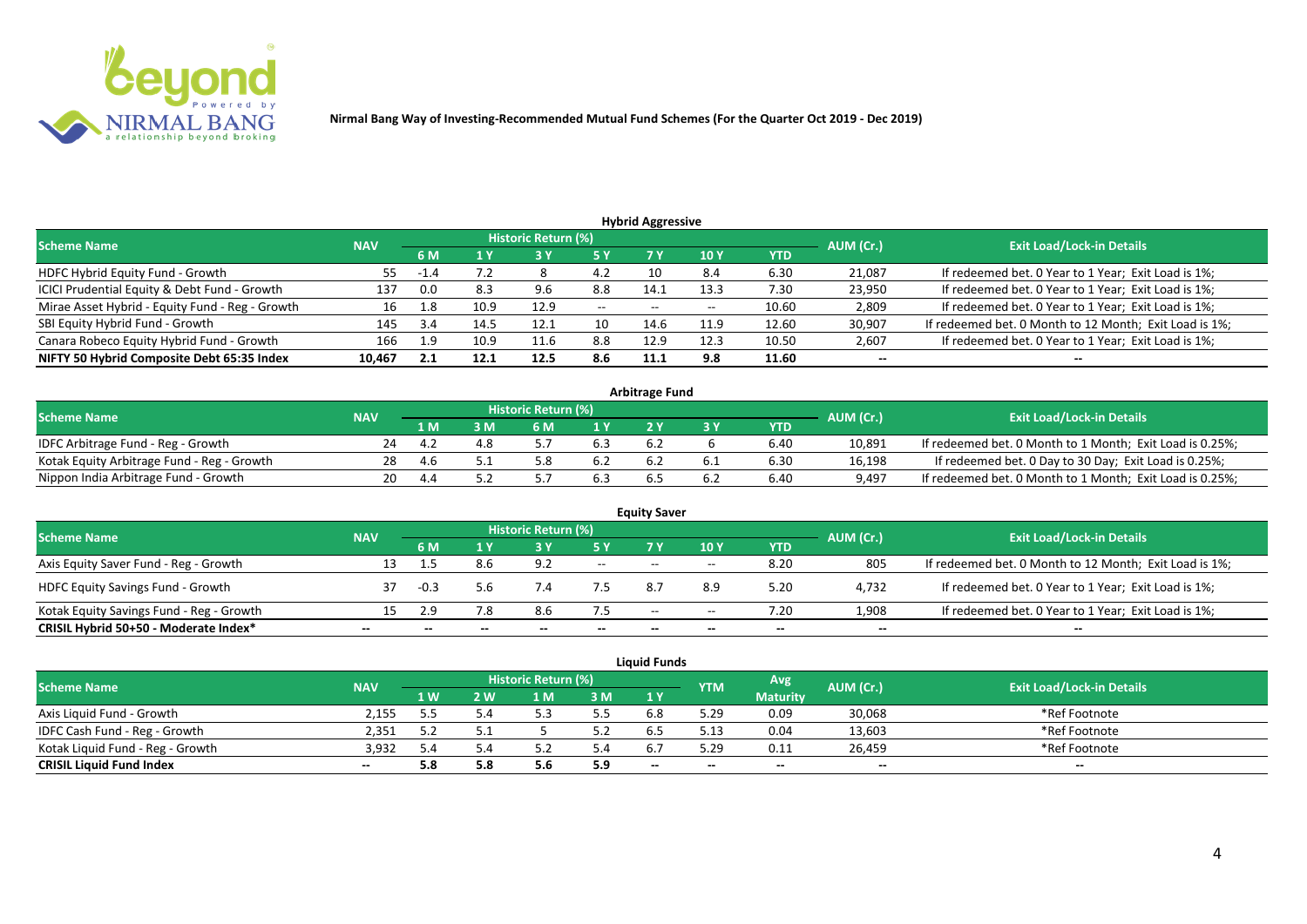

|                                               |            |      |     |                     |        | <b>Ultra Short Fund</b>                        |            |                 |           |                                  |
|-----------------------------------------------|------------|------|-----|---------------------|--------|------------------------------------------------|------------|-----------------|-----------|----------------------------------|
| <b>Scheme Name</b>                            | <b>NAV</b> |      |     | Historic Return (%) |        |                                                | <b>YTM</b> | Avg             | AUM (Cr.) | <b>Exit Load/Lock-in Details</b> |
|                                               |            | 1 M  | 3 M | 6 M                 | 1 Y    | 73 Y                                           |            | <b>Maturity</b> |           |                                  |
| IDFC Ultra Short Term Fund - Reg - Growth     |            | 6.3  |     |                     | 8.4    | $\hspace{0.1mm}-\hspace{0.1mm}-\hspace{0.1mm}$ | 5.69       | 0.43            | 4,254     | Nil                              |
| Sundaram Ultra Short Term Fund - Reg - Growth | 10         |      | 5.8 | $- -$               | $  \,$ | $\overline{\phantom{a}}$                       | 5.79       | 0.44            | 317       | Nil                              |
| L&T Ultra Short Term Fund - Growth            | 32         |      |     |                     |        |                                                | 49.د       | 0.43            | 2,841     | Nil                              |
| <b>NIFTY Ultra Short Duration Debt Index</b>  | 3,981      | -6.4 | 6.8 |                     | 8.1    |                                                | $- -$      | $-$             | $-$       | $- -$                            |

| <b>Money Market Fund</b>                         |            |                |     |                     |       |           |            |                 |           |                                  |  |  |  |
|--------------------------------------------------|------------|----------------|-----|---------------------|-------|-----------|------------|-----------------|-----------|----------------------------------|--|--|--|
| <b>Scheme Name</b>                               | <b>NAV</b> |                |     | Historic Return (%) |       |           | <b>YTM</b> | <b>Avg</b>      | AUM (Cr.) | <b>Exit Load/Lock-in Details</b> |  |  |  |
|                                                  |            | 1 <sub>M</sub> | ЗM  | 6 M                 | 1Y    | <b>3Y</b> |            | <b>Maturity</b> |           |                                  |  |  |  |
| Aditya Birla Sun Life Money Manager Fund - Reg - | 264        | 6.2            | 6.6 |                     | 8.4   |           | 5.45       | 0.32            | 10,452    | Nil                              |  |  |  |
| Growth                                           |            |                |     |                     |       |           |            |                 |           |                                  |  |  |  |
| Franklin India Savings Fund - Growth             | 36         |                |     | 8.2                 | 8.9   |           | 5.67       | 0.43            | 3,571     | Nil                              |  |  |  |
| Nippon India Money Market Fund - Growth          | 2.976      | 6.3            |     |                     | 8.5   |           | 5.39       | 0.29            | 3,549     | Ni!                              |  |  |  |
| <b>CRISIL Liquid Fund Index</b>                  |            | 5.6            | 5.9 | 6.3                 | $- -$ | --        | --         | $- -$           | $- -$     | $- -$                            |  |  |  |

|                                                 |            |      |     |                            |      | <b>Short Term Fund</b> |            |                 |           |                                  |
|-------------------------------------------------|------------|------|-----|----------------------------|------|------------------------|------------|-----------------|-----------|----------------------------------|
| <b>Scheme Name</b>                              | <b>NAV</b> |      |     | <b>Historic Return (%)</b> |      |                        | <b>YTM</b> | Avg             | AUM (Cr.) | <b>Exit Load/Lock-in Details</b> |
|                                                 |            | 1 M  | 3 M | 6 M                        | 1Y   | 3 Y                    |            | <b>Maturity</b> |           |                                  |
| Axis Short Term Fund - Growth                   | 22         | 9.4  | 8.9 | 10.3                       | 10.5 |                        | 6.64       | 2.20            | 3,073     | Ni                               |
| HDFC Short Term Debt Fund - Growth              | 22         | 10.7 | 9.8 | 10.6                       | 10.4 |                        | 7.01       | 2.72            | 8,974     | Nil                              |
| IDFC Bond Fund - Short Term Plan - Reg - Growth | 41         | 8.3  |     | 10.1                       | 10.6 |                        | 6.56       | 2.06            | 10,676    | Nil                              |
| Kotak Bond Short Term Fund - Reg - Growth       |            | 9.1  | 8.9 | 9.9                        | 10.4 | 6.9                    | 7.18       | 3.09            | 9,949     | Ni                               |
| L&T Short Term Bond Fund - Reg - Growth         | 19         | 7.8  |     | 9 R                        | 10.2 |                        | 6.52       | 2.25            | 4.674     | Ni                               |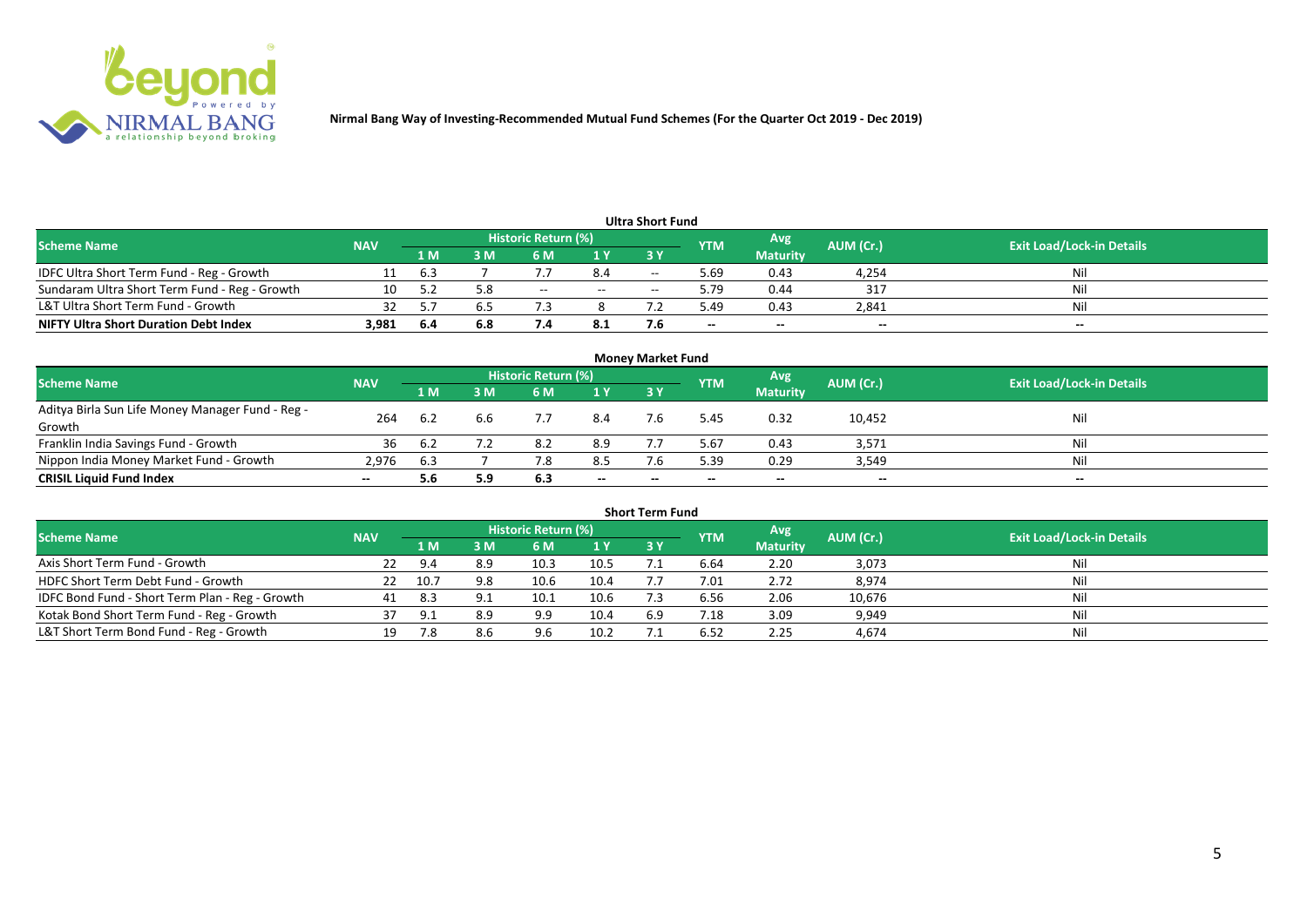

| <b>Low Duration Fund</b>                  |            |     |     |                            |     |  |            |                 |           |                                  |  |  |  |  |
|-------------------------------------------|------------|-----|-----|----------------------------|-----|--|------------|-----------------|-----------|----------------------------------|--|--|--|--|
| <b>Scheme Name</b>                        | <b>NAV</b> |     |     | <b>Historic Return (%)</b> |     |  | <b>YTM</b> | <b>Avg</b>      | AUM (Cr.) | <b>Exit Load/Lock-in Details</b> |  |  |  |  |
|                                           |            | 1 M | 3 M |                            | 1Y  |  |            | <b>Maturity</b> |           |                                  |  |  |  |  |
| Axis Treasury Advantage Fund - Growth     | 2.213      |     |     | $\circ$ . /                | 9.3 |  | 6.08       | 0.91            | 3,561     | Ni                               |  |  |  |  |
| Canara Robeco Savings Fund - Reg - Growth |            | 6.8 |     |                            | 8.6 |  | 5.77       | 0.66            | 1,119     |                                  |  |  |  |  |
| IDFC Low Duration Fund - Reg - Growth     |            | 6.9 |     |                            | 8.8 |  | .84        | 0.81            | 4,974     | Ni.                              |  |  |  |  |

| <b>Banking &amp; PSU Bond Funds</b>                                                                                                  |  |     |      |      |      |      |            |                 |        |    |  |  |  |
|--------------------------------------------------------------------------------------------------------------------------------------|--|-----|------|------|------|------|------------|-----------------|--------|----|--|--|--|
| <b>Historic Return (%)</b><br>Avg<br><b>Exit Load/Lock-in Details</b><br>AUM (Cr.)<br><b>Scheme Name</b><br><b>NAV</b><br><b>YTM</b> |  |     |      |      |      |      |            |                 |        |    |  |  |  |
|                                                                                                                                      |  | 1 M | : M  | 6 M  |      | 73 Y |            | <b>Maturity</b> |        |    |  |  |  |
| HDFC Banking and PSU Debt Fund - Reg - Growth                                                                                        |  |     | 10.4 | 10.8 |      |      |            | 2.57            | 3,888  |    |  |  |  |
| Kotak Banking and PSU Debt Fund - Reg - Growth                                                                                       |  |     |      |      | 11.8 |      | $\cdot$ 1: | 4.03            | 3,068  | N  |  |  |  |
| IDFC Banking & PSU Debt Fund - Reg - Growth                                                                                          |  | 8.8 |      |      | 12.7 | 8.2  | o.79       | 3.13            | 11,210 | Ni |  |  |  |

| <b>Corporate Bond Funds</b>                         |            |      |     |                     |                |     |            |                 |           |                                                         |  |  |  |  |
|-----------------------------------------------------|------------|------|-----|---------------------|----------------|-----|------------|-----------------|-----------|---------------------------------------------------------|--|--|--|--|
| <b>Scheme Name</b>                                  | <b>NAV</b> |      |     | Historic Return (%) |                |     | <b>YTM</b> | Avg'            | AUM (Cr.) | <b>Exit Load/Lock-in Details</b>                        |  |  |  |  |
|                                                     |            | 1 M  | 3 M | 6 M                 | 1 <sup>Y</sup> | 3 Y |            | <b>Maturity</b> |           |                                                         |  |  |  |  |
| ICICI Prudential Corporate Bond Fund - Reg - Growth | 20         | -8.9 |     | 9.8                 | 10.3           |     | 6.87       | 2.45            | 10,587    | Nil                                                     |  |  |  |  |
| L&T Triple Ace Bond Fund - Reg - Growth             |            | 15.0 |     | 13.2                | 14.1           |     | 7.64       | 8.67            | 1,754     | If redeemed bet. 0 Month to 3 Month; Exit Load is 0.5%; |  |  |  |  |
| Kotak Corporate Bond Fund - Std - Growth            | 2,637      | .8   | 8.9 | -9.7                | 10.3           |     | 6.56       | 1.40            | 3,432     | Ni                                                      |  |  |  |  |

|                                            |            |      |      |                            |     | <b>Credit Risk Fund</b> |            |                 |           |                                                           |
|--------------------------------------------|------------|------|------|----------------------------|-----|-------------------------|------------|-----------------|-----------|-----------------------------------------------------------|
| <b>Scheme Name</b>                         | <b>NAV</b> |      |      | <b>Historic Return (%)</b> |     |                         | <b>YTM</b> | Avg             | AUM (Cr.) | <b>Exit Load/Lock-in Details</b>                          |
|                                            |            | 1 M  | 3 M  | 6 M                        | 1 Y | 3 Y                     |            | <b>Maturity</b> |           |                                                           |
| ICICI Prudential Credit Risk Fund - Growth | 21         | 16.2 | 12.3 | 10.8                       | 9.8 |                         | 9.53       | 1.86            | 11,364    | If redeemed bet. 0 Year to 1 Year; Exit Load is 1%;       |
| Kotak Credit Risk Fund - Reg - Growth      |            | 10.8 | 10.9 | 10                         | 9.6 |                         | 9.08       | 2.39            | 4,815     | If redeemed bet. 0 Year to 1 Year; Exit Load is 1%;       |
|                                            |            |      |      |                            |     |                         |            |                 |           | If redeemed bet. 0 Month to 12 Month; Exit Load is 3%; If |
| SBI Credit Risk Fund - Growth              |            | 2.8  |      |                            |     | 6.3                     | 8.75       | 2.40            | 5,155     | redeemed bet. 12 Month to 24 Month; Exit Load is 1.5%; If |
|                                            |            |      |      |                            |     |                         |            |                 |           | redeemed bet. 24 Month to 36 Month; Exit Load is 0.75%;   |